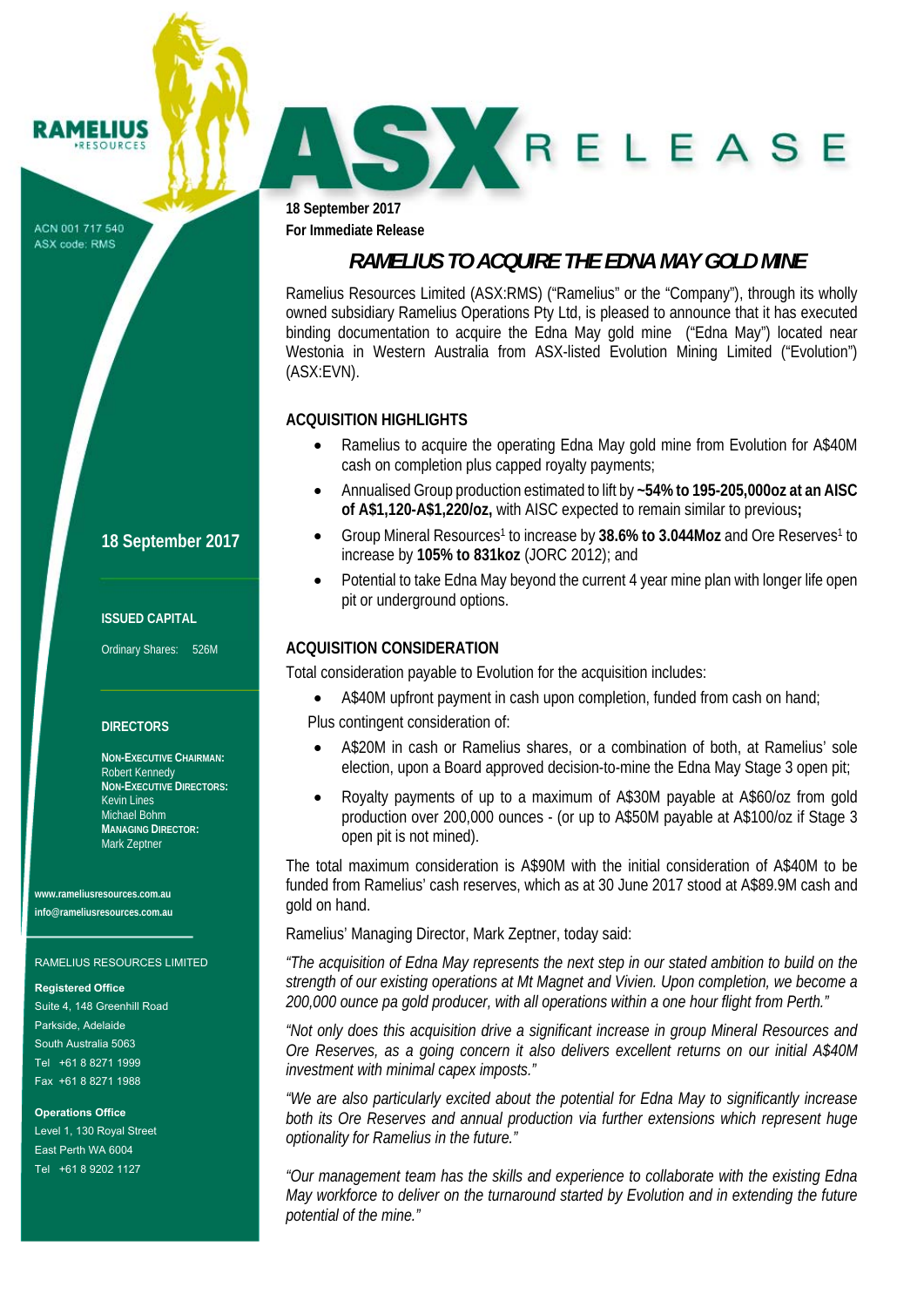

**Figure 1:** Life of Mine Production Profile

The acquisition of Edna May represents a step change in Ramelius' overall production profile (refer Figure 1) whilst retaining overall group AISC within the current range. Production guidance for FY2018 increases to 195-205koz at an AISC of between A\$1,120-A\$1,220/oz.

Edna May's contribution to the profile is approximately 40%, all from current open pit and underground Ore Reserves<sup>1</sup>. The total production in the overall profile now approaches **1,000,000oz**, when combined with the original 545,000oz of Ramelius production.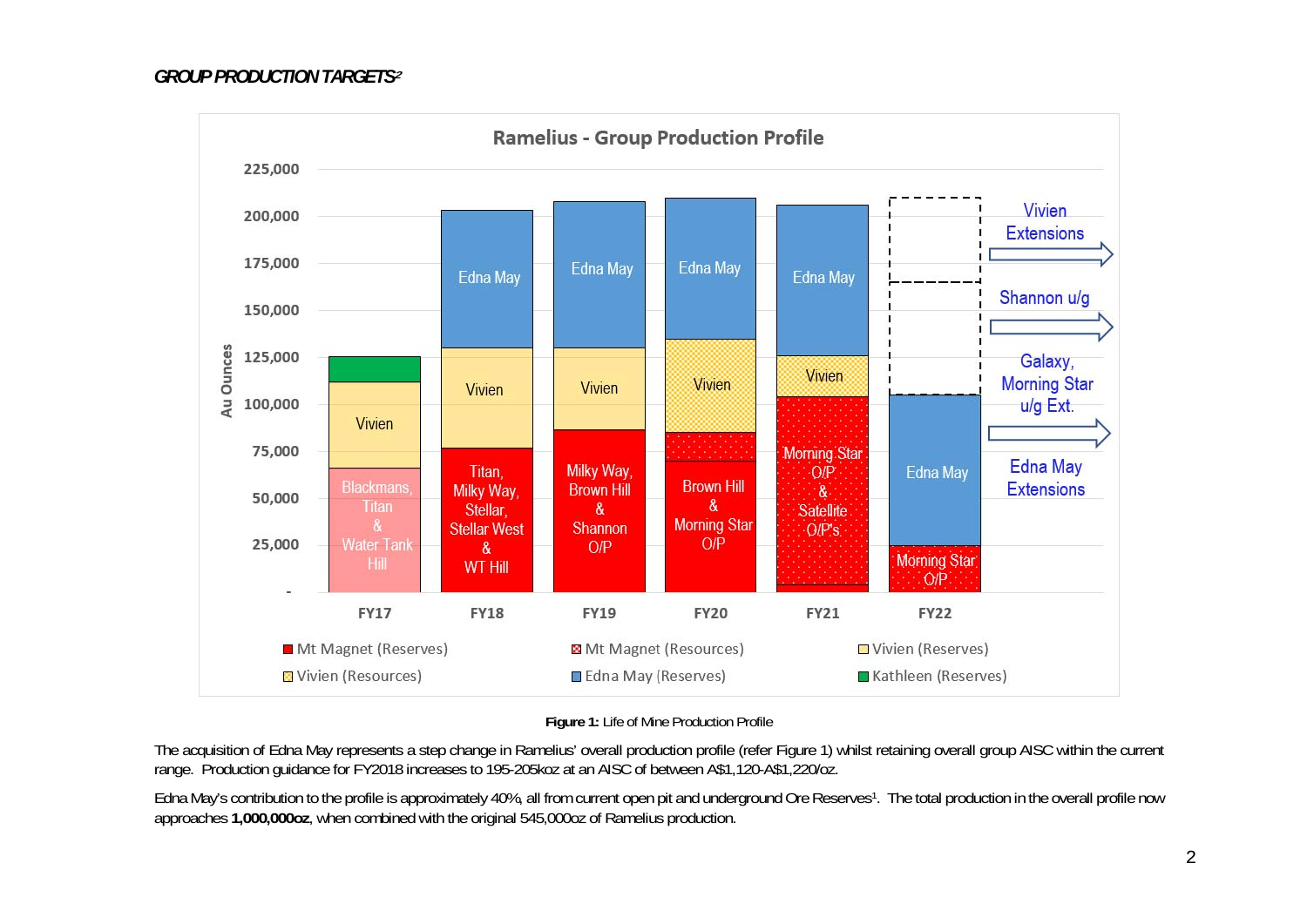### *THE COMBINED OPERATIONS*

The addition of Edna May to existing Ramelius operations form a compelling WA based gold mining group with:

- Total Mineral Resources of 831,000 ounces:
- Total Ore Reserves of 3.044 million ounces:
- An immediate uplift of annualised gold production to approximately 200,000 ounces per annum;
- Total milling capacity of approximately 4.4 million tonnes per annum;
- Diversification across 3 key operations (Mt Magnet, Vivien and Edna May) all within WA; and
- Existing management team in place to assist with reducing costs and driving growth within the Edna May operations.

### *TIMETABLE & NEXT STEPS*

Completion of the acquisition is subject to customary closing conditions with the acquisition expected to settle on 3 October 2017.

Upon completion of the transaction, Ramelius' priorities at Edna May will be to:

- Transition operations to Ramelius ownership focusing on increasing productivity levels & reducing mine AISC;
- Deliver strong operational cashflows from the current mine plan to maximize ROI to shareholders;
- Embark on detailed studies in relation to 'Stage 3' large scale open pit mining; and
- Convert resources into reserves through both surface and underground drilling to extend mine life.

### *ADVISERS*

Adelaide Equity Partners Limited acted as financial adviser and DMAW Lawyers acted as legal adviser to Ramelius with respect to the acquisition.

For further information contact:

| <b>Mark Zeptner</b>        | Duncan Gordon                   |
|----------------------------|---------------------------------|
| Managing Director          | Executive Director              |
| Ramelius Resources Limited | <b>Adelaide Equity Partners</b> |
| Ph: +61 8 9202 1127        | Ph: +61 404 006 444             |

### *ABOUT EDNA MAY*

Edna May is located 350km east of Perth, Western Australia, near the town of Westonia (refer Figure 2). The current operation was developed by Catalpa Resources Ltd and commissioned in May 2010. Ore is currently sourced from a single open pit mine and is processed through a conventional carbon in leach processing facility. The mine produced 70,188 ounces of gold in FY2017.

#### **Geology**

The mine is located in the Westonia Greenstone Belt within the Southern Cross Province of the Western Australian Yilgarn Craton. The Westonia Greenstone Belt trends WNW as a sequence of north dipping amphibolite facies mafic, ultramafic plus sedimentary rocks and fault bound tonalitic gneissic intrusions. It extends from Marvel Loch, 30km south of Southern Cross, for over 100km towards the Edna May mine. The remainder of the terrane comprises granitic rocks and their metamorphosed equivalents.

The Edna May gold mineralisation consists of high-grade reef structures and associated stockwork veining hosted within three en-echelon tonalitic gneiss intrusions (Edna May, Greenfinch and Golden Point).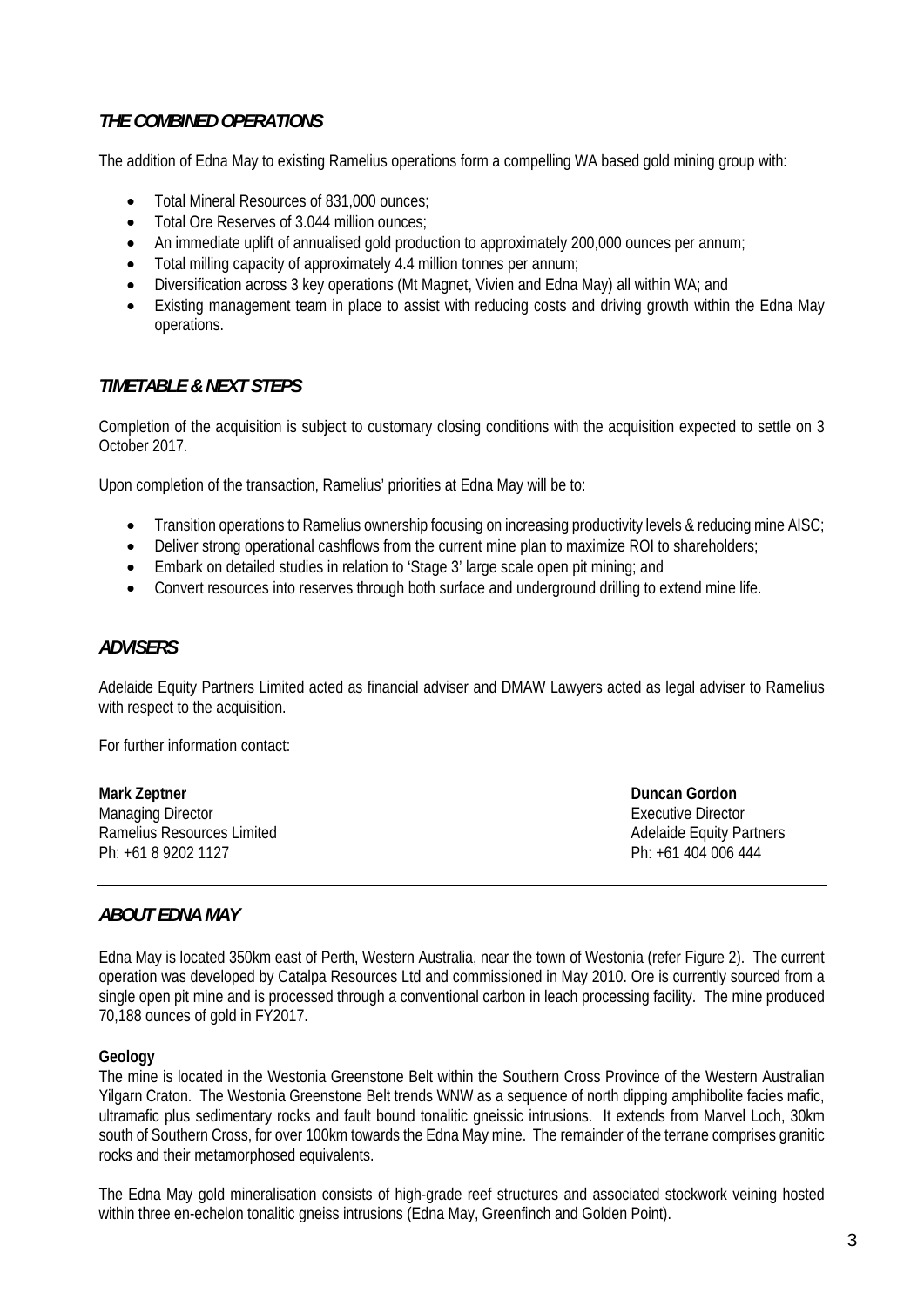### **Mining**

Open pit mining is by conventional drill and blast, load and haul method. A bulk mining approach has been adopted to the extraction of remnant high-grade reef structures and associated stockwork mineralisation. A portal was established and rehabilitation of an underground decline commenced in June 2016 to access higher grade lodes beneath the planned limits of the current Stage 2 open pit.

### **Processing**

The process plant was purchased and transported from the Big Bell mine site to the Edna May site in 2007 and consists of a 2.0MW SAG mill and a 3.7MW Ball Mill along with other components necessary to provide a steady-state capacity of 2.6 million tonnes per annum. The process plant consists of a conventional carbon in leach (CIL) process and SABC FF (SAG mill, Ball mill, pebble Crusher, Feed Forward) circuit. The ore is metallurgically consistent with a typical metallurgical recovery of 92-95%.



**Figure 2:** Edna May location and tenement package



**Figure 3:** Edna May Stage 2 open pit (LHS) and processing plant (RHS)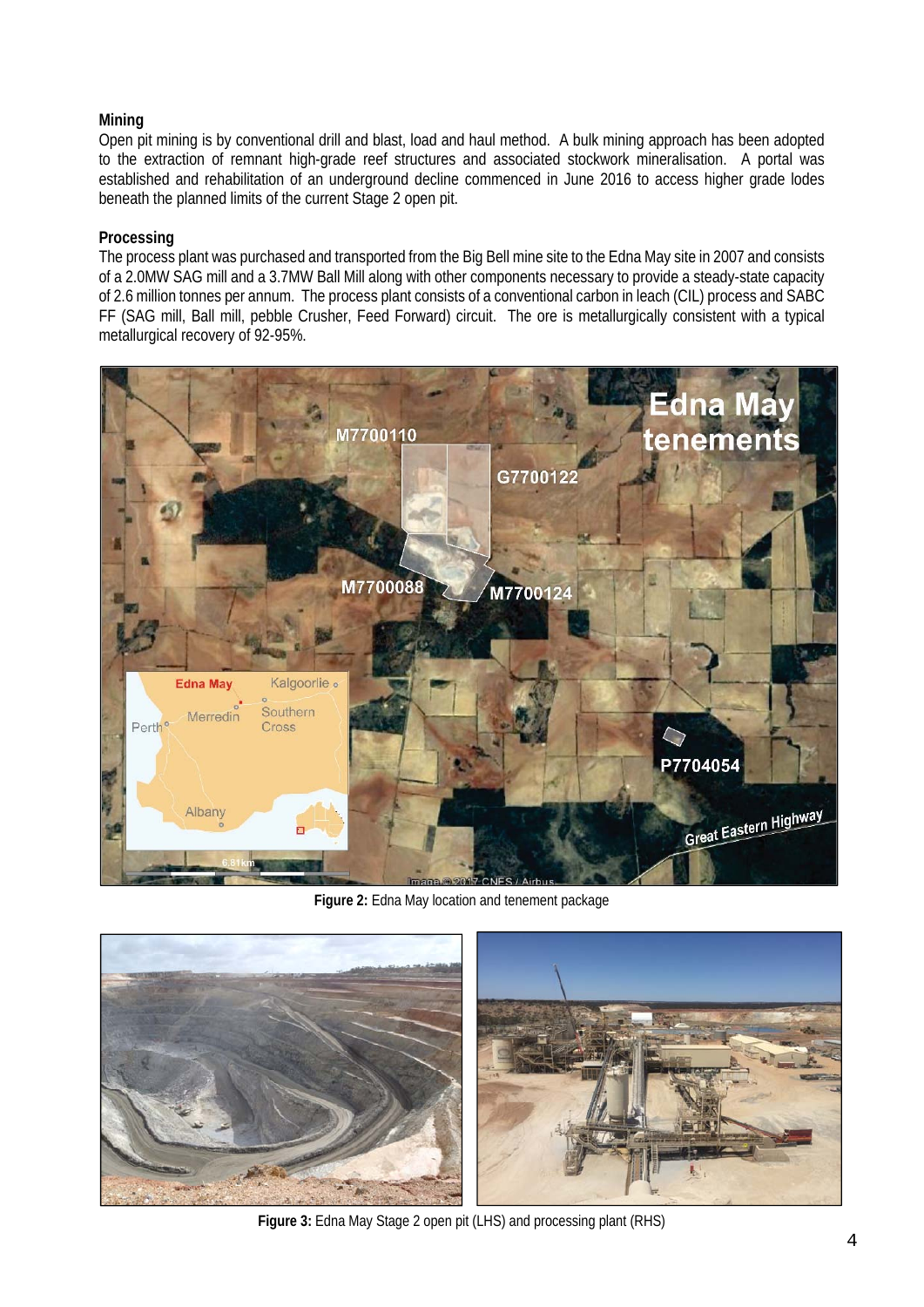## *ABOUT RAMELIUS*



**Figure 4:** Ramelius' Operations & Development Project Locations

Ramelius owns 100% of the Mt Magnet gold mine and associated processing plant located in the Murchison region of Western Australia (refer Figure 4). The Company is mining underground at the high-grade Vivien gold mine near Leinster, in addition to both open pit and underground mining at Mt Magnet (refer Figure 5).



**Figure 5:** Mt Magnet gold camp key project locations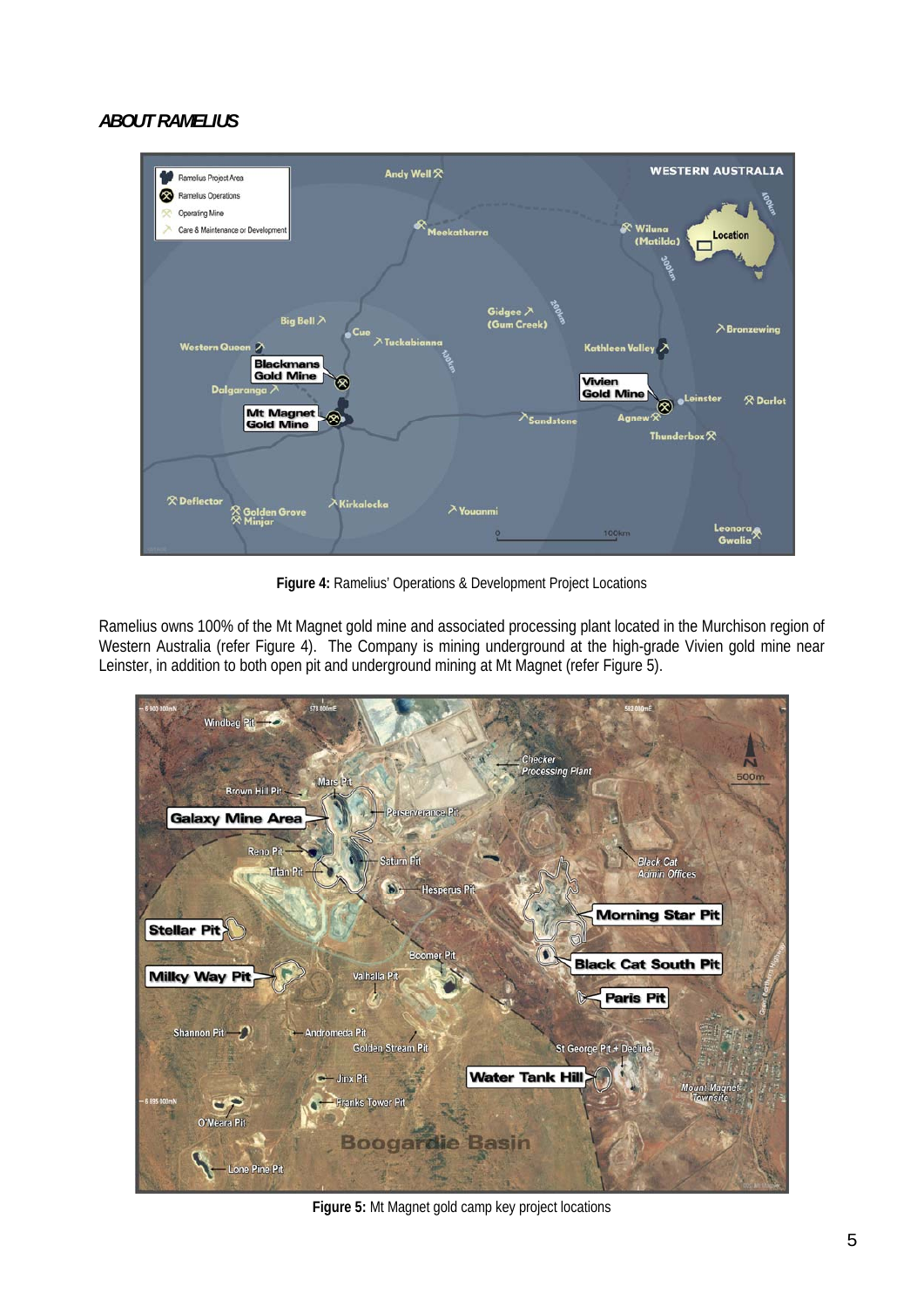### *NOTES*

#### **1 Mineral Resources & Ore Reserves – Edna May**

As at 31 December 2016, Evolution reported Mineral Resources and Ore Reserves for the Edna May project as below in Tables 1 and 2 (see Evolution ASX Release, "Annual Mineral Resources and Ore Reserves Statement", 20 April 2017).

#### **Table 1:** Edna May Mineral Resource estimate at 31 December 2016 of 19.37Mt at 1.36g/t gold for 848koz

| Edna May Mineral Resources - December 2016 |                       |                          |                                |                       |                          |                                |                       |                          |                                |                       |                          |                                |
|--------------------------------------------|-----------------------|--------------------------|--------------------------------|-----------------------|--------------------------|--------------------------------|-----------------------|--------------------------|--------------------------------|-----------------------|--------------------------|--------------------------------|
| <b>Mineral Resource</b>                    | <b>Measured</b>       |                          |                                | Indicated             |                          |                                | <b>Inferred</b>       |                          |                                | <b>Total Resource</b> |                          |                                |
|                                            | <b>Tonnes</b><br>(Mt) | Grade Au (g/t)           | <b>Cont. Metal</b><br>Au (koz) | <b>Tonnes</b><br>(Mt) | <b>Grade Au</b><br>(g/t) | <b>Cont. Metal</b><br>Au (koz) | <b>Tonnes</b><br>(Mt) | <b>Grade Au</b><br>(g/t) | <b>Cont. Metal</b><br>Au (koz) | <b>Tonnes</b><br>(Mt) | <b>Grade Au</b><br>(g/t) | <b>Cont. Metal</b><br>Au (koz) |
| Open pit                                   |                       |                          |                                |                       |                          |                                |                       |                          |                                |                       |                          |                                |
| Edna May                                   |                       | $\sim$<br>$\sim$         | $\sim$                         | 14.11                 | 0.93                     | 424                            | 1.39                  | 1.05                     | 47                             | 15.5                  | 0.95                     | 471                            |
| Greenfinch                                 |                       | $\overline{a}$<br>$\sim$ | $\sim$                         | 1.76                  | 1.09                     | 62                             | 0.13                  | 1.36                     | 6                              | 1.89                  | 1.11                     | 67                             |
| Underground                                |                       |                          |                                |                       |                          |                                |                       |                          |                                |                       |                          |                                |
| Edna May                                   |                       | ۰                        | $\,$                           | 1.12                  | 7.68                     | 278                            | 0.09                  | 7.63                     | 23                             | 1.22                  | 7.68                     | 301                            |
| <b>Stockpile</b>                           |                       | ٠<br>$\,$                | $\sim$                         | 0.09                  | 0.56                     | $\overline{2}$                 | 0.67                  | 0.35                     |                                | 0.76                  | 0.37                     | 9                              |
| <b>Total</b>                               |                       |                          |                                | 17.09                 | 1.39                     | 765                            | 2.29                  | 1.13                     | 83                             | 19.37                 | 1.36                     | 848                            |

Notes:

Data is reported to significant figures to reflect appropriate precision and may not sum precisely due to rounding

Edna May and Greenfinch Mineral Resources have been reported above a cut-off grade of 0.4g/t gold and Edna May underground reported above 2.5g/t gold

Edna May open-pit was reported within an optimised shell based on a A\$1,800/oz gold price

Greenfinch was reported within an optimised shell based on a A\$1,800/oz gold price Edna May underground deposit is reported within MSO solids based on a A\$1,800/oz gold price

Mineral Resources are reported inclusive of Ore Reserves

#### **Table 2:** Edna May Ore Reserve estimate 31 December 2016 of 8.22Mt at 1.61g/t gold for 426koz

| Edna May Ore Reserves - December 2016 |                          |                          |                               |                       |                     |                               |                       |                     |                               |  |  |
|---------------------------------------|--------------------------|--------------------------|-------------------------------|-----------------------|---------------------|-------------------------------|-----------------------|---------------------|-------------------------------|--|--|
| <b>Ore Reserves</b>                   |                          | Proved                   |                               |                       | Probable            |                               | Total                 |                     |                               |  |  |
|                                       | <b>Tonnes</b><br>(Mt)    | Grade<br>Au $(g/t)$      | <b>Cont Metal</b><br>Au (koz) | <b>Tonnes</b><br>(Mt) | Grade<br>Au $(g/t)$ | <b>Cont Metal</b><br>Au (koz) | <b>Tonnes</b><br>(Mt) | Grade<br>Au $(g/t)$ | <b>Cont Metal</b><br>Au (koz) |  |  |
| Open pit                              |                          |                          |                               |                       |                     |                               |                       |                     |                               |  |  |
| Edna May                              |                          | $\overline{a}$           | $\sim$                        | 5.96                  | 0.99                | 190                           | 5.96                  | 0.99                | 190                           |  |  |
| Greenfinch                            | -                        | ٠                        | $\sim$                        | 0.83                  | 1.22                | 33                            | 0.83                  | 1.22                | 33                            |  |  |
| Underground                           |                          |                          |                               |                       |                     |                               |                       |                     |                               |  |  |
| Edna May                              | $\overline{\phantom{a}}$ | ٠                        | $\overline{\phantom{a}}$      | 1.34                  | 4.69                | 202                           | 1.34                  | 4.69                | 202                           |  |  |
| Stockpile                             | $\overline{\phantom{a}}$ | $\overline{\phantom{a}}$ | $\sim$                        | 0.09                  | 0.56                | $\overline{2}$                | 0.09                  | 0.56                | $\overline{2}$                |  |  |
| <b>Total</b>                          | ۰                        | ٠                        | $\overline{\phantom{a}}$      | 8.22                  | 1.61                | 426                           | 8.22                  | 1.61                | 426                           |  |  |

**Notes:** 

Data is reported to significant figures and differences may occur due to rounding

Data is reported to assume an instance and university of the presences are reported above a 0.5g/t gold cut-off<br>Underground Ore Reserves are reported above a 2.5 gold cut-off<br>Based on a A\$1,350/oz gold price

#### **2 Production Target Note – Combined Operations**

The Group Production Target numbers are a production target. The overall target is based on current Probable Ore Reserves (78% ozs), Indicated Mineral Resources (17% ozs) and Inferred Mineral Resources (6% ozs). In respect to Inferred Mineral Resources *'there is a low level of confidence associated with inferred mineral resources and there is no certainty that further exploration work will result in the determination of indicated mineral resources or that the production target itself will be realised'*.

The target uses the current mine planning and budgeting methodology for the operating Mt Magnet and Vivien gold mines and was completed in May 2017. Gold price used is A\$1,600/oz or current forward sold gold prices where they exist. Costs are based on current operating and contract rates. The Mineral Resources and Ore Reserves were prepared by the Competent Persons listed in the statement below.

The target uses the current mine planning methodology for the operating Edna May gold mine. Gold price used for Ore Reserves is A\$1,350/oz with open pit reserves reported above a 0.5g/t gold cut-off and underground reserves reported above a 2.5g/t gold cut-off. The Mineral Resources and Ore Reserves used were prepared by the Competent Persons listed in the statement below.